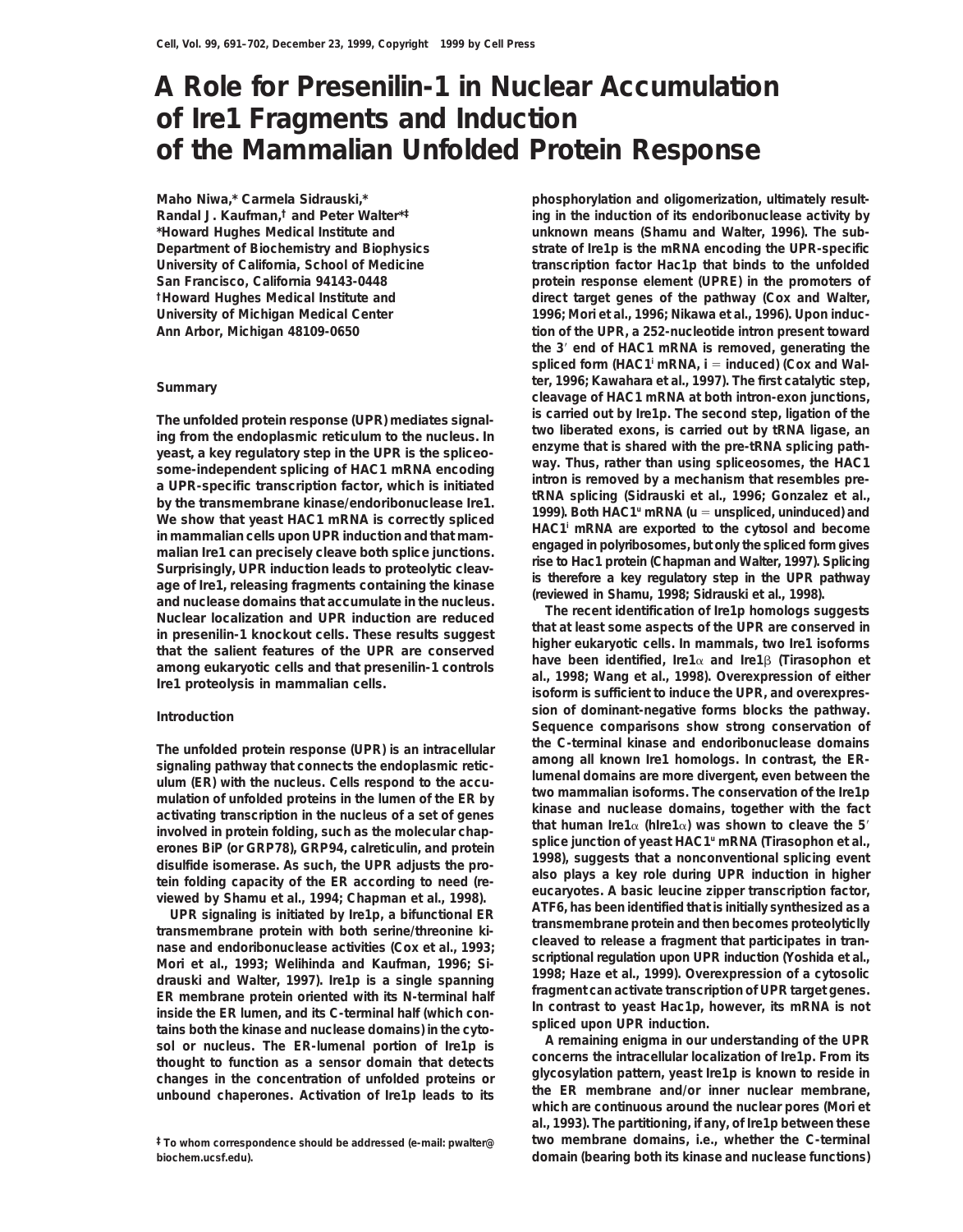**is cytosolic or nuclear, is unknown. It is possible, however, that splicing of** *HAC1* **mRNA is a nuclear event because tRNA ligase is localized to the nucleus (Clark and Abelson, 1987). Thus, if the C-terminal half of Ire1p is in the cytosol, then activated Ire1p molecules must somehow enter the nucleus to participate in splicing. Ire1p might migrate to the nucleus after its biosynthesis or upon activation of the UPR. There is currently no precedent, however, for a membrane protein with a large cytoplasmic domain to move within the plane of the membrane through nuclear pores. Another possibility is that a fragment of Ire1p is proteolytically severed from the ER membrane upon UPR induction. This fragment could then migrate as a soluble protein into the nucleus to participate in splicing. A precedent for this latter mechanism is found in the pathways controlling sterol biosynthesis (reviewed by Brown and Goldstein, 1997) and Notch signaling (reviewed by Chan and Jan, 1998).**

**Here we provide experimental support for the hypothesis that the unusual features of the yeast UPR pathway are conserved. In mammalian cells, we expand upon the mechanism characterized in yeast to suggest that Figure 1. Yeast** *HAC1* **RNA Is Correctly Spliced in HeLa Cells induction of the UPR involves proteolytic cleavage of Ire1, which allows its cytosolic domains to move into (A) Schematic representation of the yeast** *HAC1* **RNA mammalian** the nucleus, presumably as a prerequisite to participate<br>in RNA splicing. Nuclear localization and induction of<br>the UPR are reduced in cells lacking presentilin-1 (PS1),<br>suggesting PS1 is a new component of the UPR that<br>a **governs an essential proteolytic step. synthesized by reverse transcription and amplified by PCR using**

# **Mammalian Cells Can Carry out the Nonconventional Splicing of Yeast** *HAC1* **mRNA**

**No endogenous substrates of mammalian Ire1 isoforms The 370 bp band was also produced from transfechave been identified; thus, to ask whether regulated tants treated with another UPR-inducing agent, the remRNA splicing also plays a role in the mammalian UPR, ducing agent 2-mercaptoethanol (Figure 1B, lane 5), but we tested whether the unusual intron contained in yeast not from heat-shocked cells (Figure 1B, lane 3), indicat-***HAC1* **mRNA can be processed in mammalian cells. To ing that** *HAC1* **mRNA splicing is dependent upon UPR this end, we transfected HeLa cells with a mammalian induction and is not a result of general stress. Taken expression plasmid containing the yeast** *HAC1* **gene together, these results strongly suggest that the non- (Figure 1A). The UPR was induced by addition of the conventional splicing mechanism, which is the key step glycosylation inhibitor tunicamycin, and 4 hr later, cDNA in regulation of the yeast UPR, is conserved in higher was prepared by reverse transcription. cDNAs from both eucaryotes. UPR-induced and -uninduced cells were then examined for splicing of** *HAC1* **RNA by PCR analysis using primers Both hIre1**a **and hIre1**b **Are Active Nucleases flanking the** *HAC1* **intron. As seen in Figure 1B (lane 2), that Cleave the Yeast** *HAC1* **mRNA Intron cDNA from uninduced transfectants yielded a product The strong amino acid conservation of the kinase and of the size corresponding to unspliced** *HAC1* **cDNA. In nuclease domain of hIre1**a **and hIre1**b **with yeast Ire1p contrast, cDNA from tunicamycin-treated cells pro- suggests that these proteins may participate in the duced an additional PCR product of 370 bp (Figure 1B,** *HAC1* **mRNA splicing reaction observed in HeLa cells. lane 4), the expected size for spliced** *HAC1* **cDNA. Nei- To characterize the enzymatic activities of the two huther PCR product was produced from cDNAs prepared man Ire1p isoforms, we expressed in baculovirus solufrom induced or uninduced nontransfected cells (Figure ble His6-tagged versions of both hIre1**a **and hIre1**b **con-1B, lane 1, and data not shown). DNA sequencing of the taining the kinase and nuclease domains, including the 370 bp band after cloning confirmed that it was derived linker region between the transmembrane and kinase from accurately spliced** *HAC1* **RNA. We confirmed these domains. Purification using cobalt affinity chromatograresults by transfecting HeLa cells with a** *HAC1* **construct phy yielded major bands on SDS–PAGE of the predicted that was uniquely marked by a 3-nucleotide change in sizes of 59 kDa and 54 kDa for hIre1**a**(LKT) and** the 5' exon (not shown). This control ascertained that hIre1 $\beta$ (LKT), respectively (Figure 2A, lanes 2 and 1, re-*HAC1* **RNA splicing indeed occurred in eukaryotic cells spectively). and was not due to fortuitous amplification of a spliced To test for kinase activity, we incubated the purified proteins in the presence of [**g2**<sup>32</sup> version of** *HAC1* **mRNA that might have contaminated P]ATP. Both hIre1**a**(LKT) the samples. and hIre1**b**(LKT) underwent autophosphorylation (Figure**



**suggesting PS1 is a new component of the UPR that anol (BME) (lane 5), or heat-shocked at 42**8**C (lane 3). DNA was primers complementary to the 5**9 **and 3**9 **exon. Products were fractionated on agarose gels and stained with ethidium bromide. Prod- Results ucts derived from precursor and spliced forms of yeast** *HAC1* **RNA are indicated.**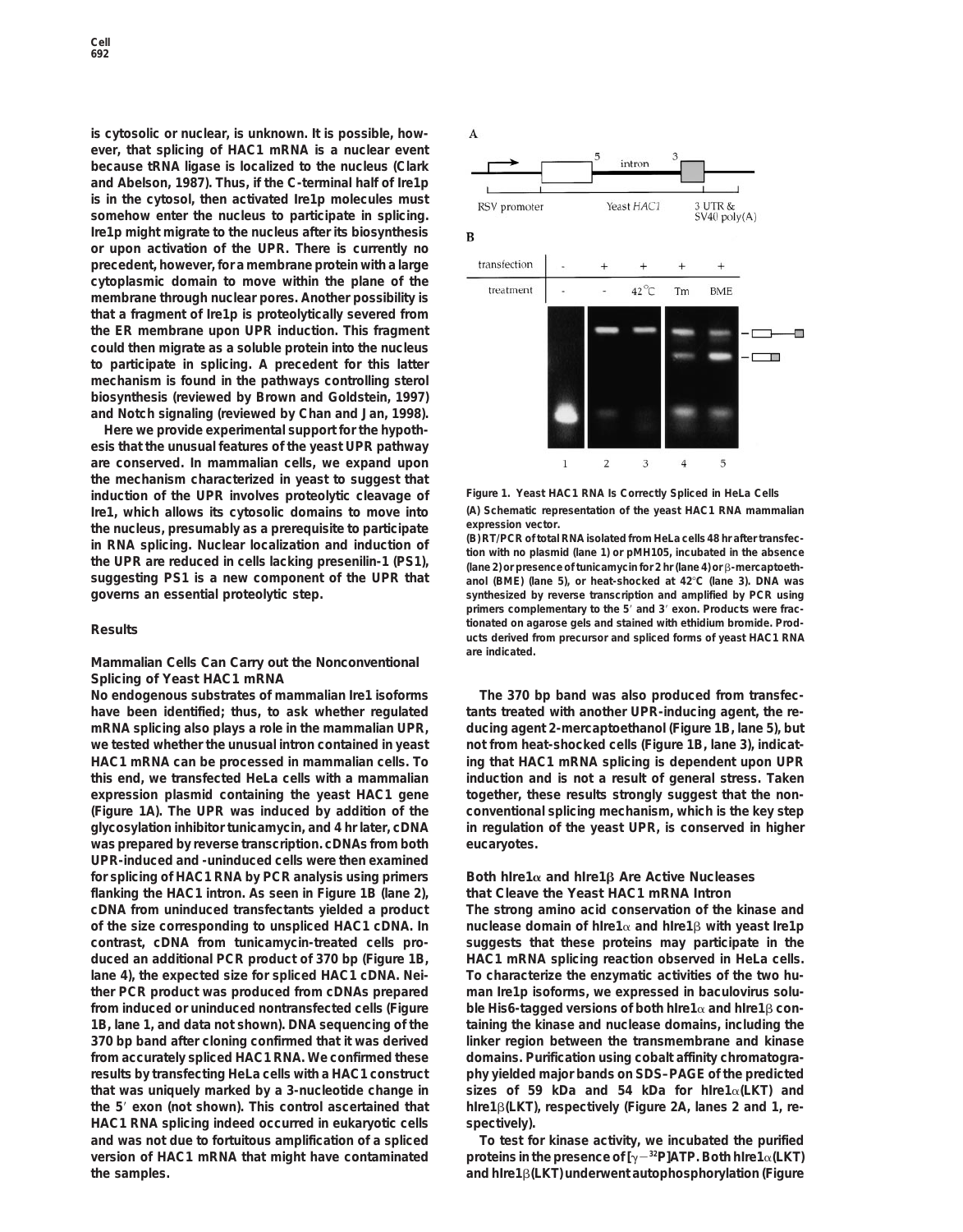

Kinase and Ribonuclease Activities In Vitro

**(A) Coomassie blue staining of purified His6-tagged hIre1**a**(LKT) (lane 2) and hIre1**b**(LKT) (lane 1) after electrophoresis on an SDSpolyacrylamide gel. The in vitro kinase activities of hIre1**a**(LKT) (lane Antipeptide Antibodies Distinguish 4)** and hIre1 $\beta$ (LKT) (lane 3) were tested by incubating the purified **hire1** $\alpha$  **and hire1** $\beta$  proteins with  $[\gamma^{-2P}]$ ATP for 30 min at 30°C in kinase buffer. The intracollular local

**4) for 30 min at 30°C in kinase buffer plus 2 mM ATP. Cleavage** 

rated 50-fold more phosphate than hire1<sub>B</sub>(LKT). This bodies specifically recognized the cognate isoform of difference may reflect an intrinsic difference in the re-<br>Rifference may reflect an intrinsic difference in the re **spective kinase activities or could result from differ- Each antibody reacted with the peptide (coupled to BSA)** contains a serine/threonine-rich domain absent from **tion sites. Despite this difference, our results show that from the baculovirus expression system (Figure 3A, both purified hIre1(LKT) isoforms are active kinases ca- lanes 4 and 5). Moreover, each antibody recognized a**

**formly [**a**-32P] UTP-labeled, in vitro transcribed yeast below).**

*HAC1508* **RNA was prepared and incubated in the presence of either protein. As shown in Figure 2B (lanes 2 and 3), both proteins cleaved** *HAC1508* **RNA to produce discrete bands that are the same size as those present in a reaction containing yeast Ire1p (Figure 2B, lane 4). These observations suggest that the two hIre1 isoforms are highly specific endoribonucleases.**

**Recently, an efficient in vitro system utilizing mini** stem-loop substrates containing either the 5' or 3' **cleavage sites was developed that faithfully reconstitutes cleavage by yeast Ire1p (Gonzalez et al., 1999). Both hIre1(LKT) isoforms cleave the 5**9 **(Figure 2C, lanes 2 and 3) and the 3**9 **splice junction stem–loop structures (Figure 2D, lanes 2 and 3), yielding products of the same size as those obtained with yeast Ire1p (Figures 2C and 2D, lane 4). Because this assay has single nucleotide resolution, we can conclude that cleavage at both splice junctions is precise.**

**When comparing the efficiency of cleavage, we consistently observed that, relative to yeast Ire1p, both hIre1(LKT)** isoforms cleave the 5' splice junction more **efficiently than the 3**9 **splice junction (compare lanes 2 and 3 in Figure 2C with lanes 2 and 3 in Figure 2D),** explaining the lack of accumulation of the [5' exon + **intron] intermediate in the cleavage reaction of** *HAC1508* **RNA (Figure 2B, lanes 2 and 3). Taken together, the data presented unambiguously show that both hIre1**a**(LKT) and hIre1**b**(LKT) are active endoribonucleases that can cleave both splice junctions of yeast** *HAC1* **mRNA with specificity. hIre1**a**(LKT) and hIre1**b**(LKT) are therefore strong candidates to participate in the splicing of yeast** *HAC1* **mRNA described above, which in turn supports the notion that a similar RNA splicing event plays a role Figure 2. The Cytosolic Portions of Both hIre1**<sup>a</sup> **and hIre1**<sup>b</sup> **Have**

proteins with  $[\gamma^{-32}]$ ATP for 30 min at 30°C in kinase butter.<br>
(B) The endoribonuclease activity was tested by incubating in vitro<br>
transcribed *HAC1<sup>560</sup>* RNA in the absence (lane 1) or presence of<br>
htreta(LKT) (lane 2) **products were separated on a 5% denaturing polyacrylamide gel. localization of hIre1** $\alpha$  and hIre1 $\beta$ , which, owing to the The icons indicate the different products of the cleavage reaction. Iarger size of mammalian cells, might be more readily<br>
(C and D) Similarly, in vitro transcribed 5' or 3' splice site mini-<br>
substrates were incubated wi **anti-hIre1**b **antibodies against peptides corresponding 2A, lanes 4 and 3, respectively). Quantitation indicated to unique sequences comprising the C-terminal 13 that under comparable conditions, hIre1**a**(LKT) incorpo- amino acids of both proteins. The immunopurified antidifference may reflect an intrinsic difference in the re- hIre1 as shown by Western blot analysis (Figure 3A). ences in the linker domains: the hIre1**a **linker region against which it was raised but not with the peptide hIre1**b**, and that could provide abundant phosphoryla- and recognized the correct hIre1(LKT) isoform purified pable of autophosphorylation. band of the expected size for full-length hIre1**a **and We next tested the endoribonucleolytic activity of hIre1**b **when a blot containing a crude cell lysate was hIre1**a**(LKT) and hIre1**b**(LKT) using a construct containing probed (Figure 3A, lanes 7 and 8). Three prominent the intron and truncated 5**9 **and 3**9 **exon sequences de- smaller bands were also seen consistently for hIre1**b**. scribed previously (Sidrauski and Walter, 1997). Uni- These are likely to represent proteolytic products (see**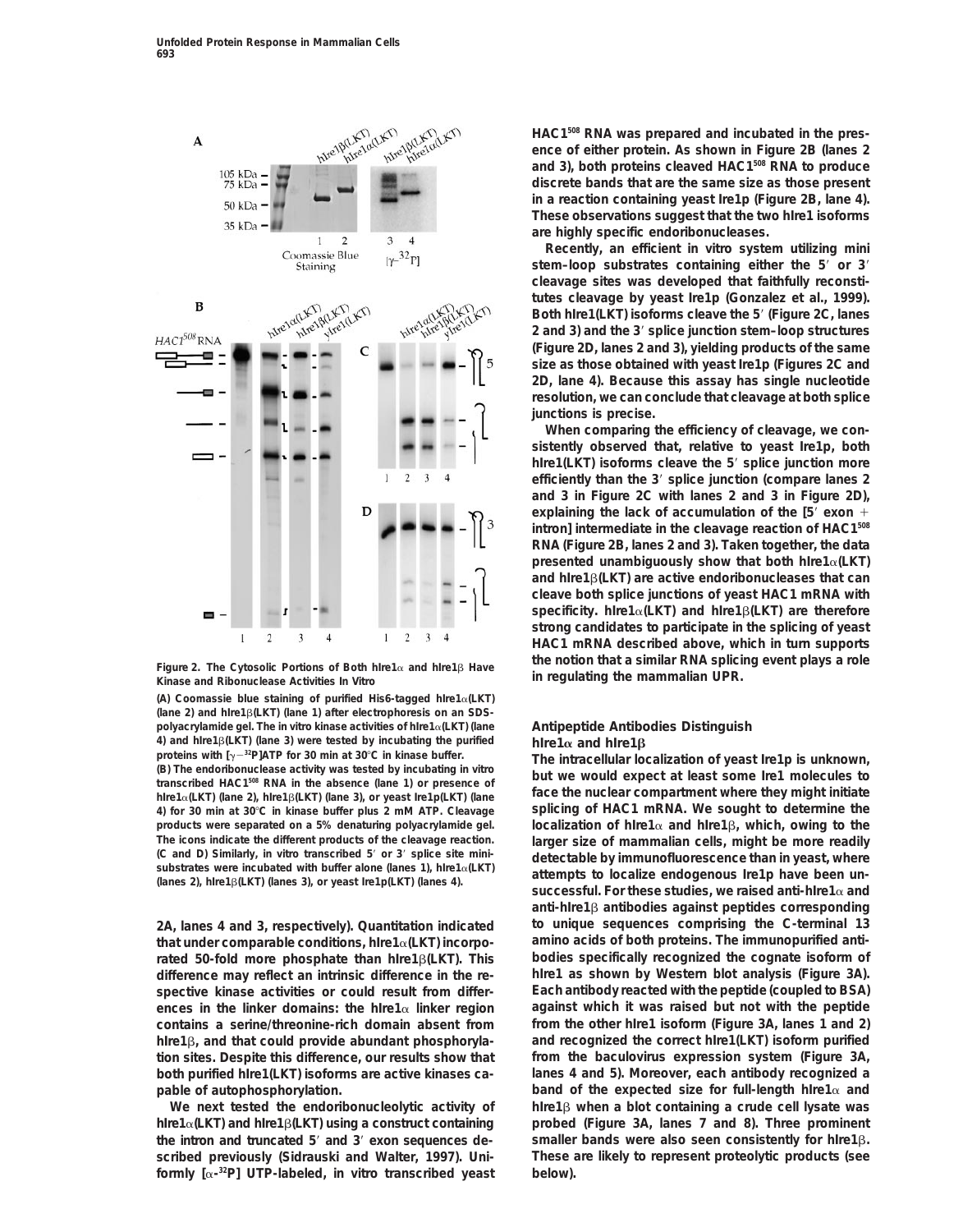

D

 $\mathbf C$ 





**Figure 3. hIre1**a **and hIre1**b **Translocate into the Nucleus upon UPR Induction**

**(A) Anti-hIre1**a **and anti-hIre1**b **antibodies were tested by Western blotting against hIre1**a **peptide coupled to BSA (lane 2), hIre1**b **peptide coupled to BSA (lane 1), BSA only (lane 3), and purified His6-tagged hIre1**b**(LKT) and hIre1**a**(LKT) (lanes 4 and 5). The same antibodies were used to blot against a crude extract prepared from COS1 cells (lanes 7 and 8).**

**(B) COS1 cells were fixed and stained as described in Experimental Procedures. hIre1**a **and hIre1**b **were visualized by indirect immunofluorescence using immunoselected anti-hIre1**a **and anti-hIre1**b **antibodies characterized in (A) and FITC-conjugated anti-rabbit secondary antibody. An ER-localized protein, SRP receptor** b **subunit, was visualized similarly using an anti-SRP receptor** b **subunit antibody.**

**(C) COS1 cells were incubated with tunicamycin (Tm) for the indicated amount of time and stained for hIre1**a**, hIre1**b**, or mp30 (another ERresident membrane protein) as described in (B).**

**(D) The fluorescent signals of cells stained with anti-hIre1**a **emanating from either the nuclear ("N") or the cytoplasmic ("C") regions of the images were integrated using a confocal microscope. The graph displays the number of cells (frequency) that fall within the specified ranges**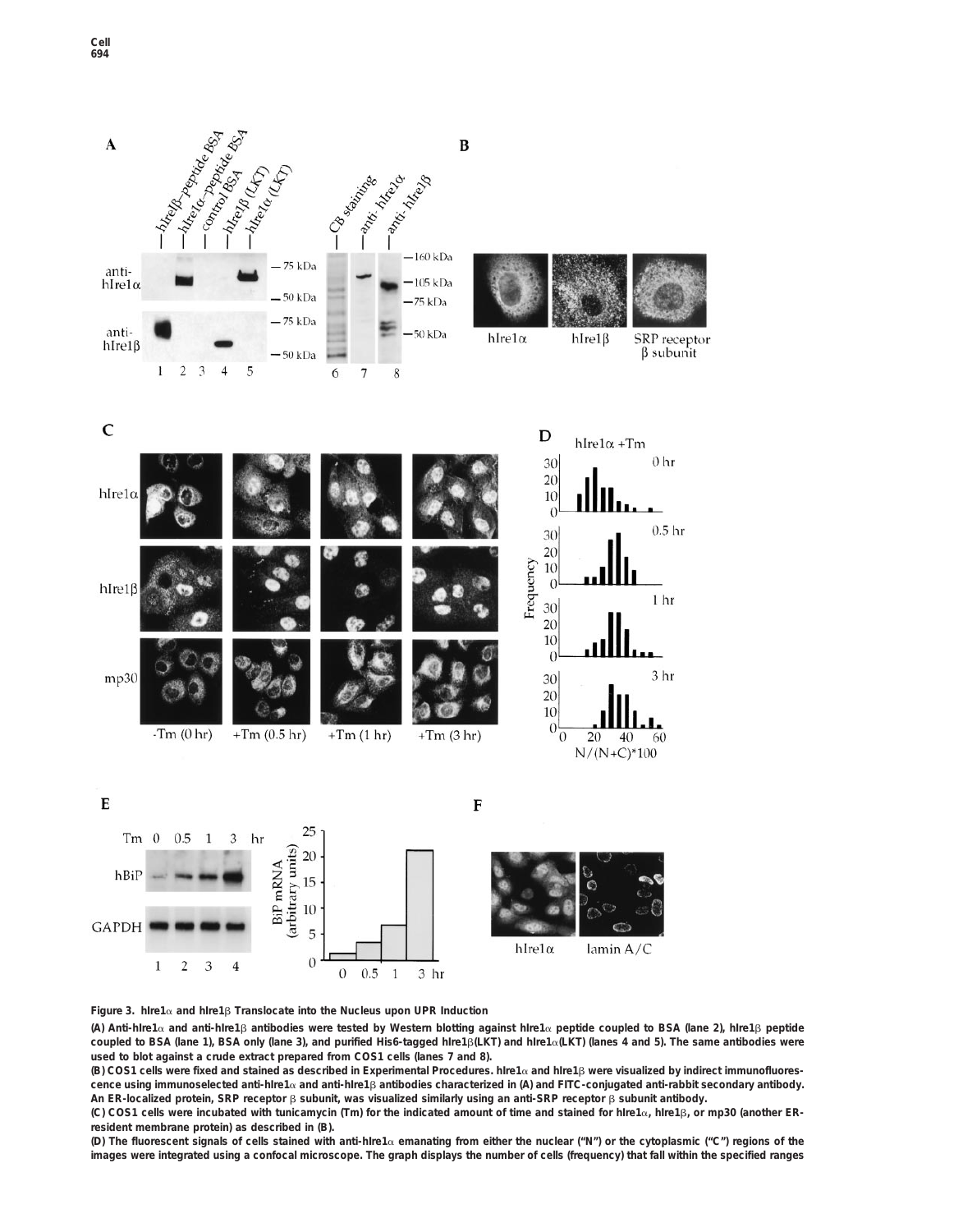# **hIre1**a **and hIre1**b **Are Localized in the ER Membrane and Are Translocated to the Nucleus**

**upon Stimulation of the UPR**

**We next used the anti-peptide antibodies to localize both hIre1 isoforms in COS1 cells by indirect immunofluorescence. In most cells, staining with anti-hIre1**a **antibody showed a cytoplasmic staining pattern characteristic of the endoplasmic reticulum (Figure 3B, left panel). The pattern was indistinguishable from that obtained with antibodies to the β subunit of the signal recognition particle receptor and mp30 (Tajima et al., 1986), both resident ER membrane proteins (Figure 3B, right panel and Figure 3C, bottom row). In every field, a small frac- Figure 4. hIre1**<sup>a</sup> **and hIre1**<sup>b</sup> **Undergo Proteolysis during the UPR** larger number of cells (54%) in which nuclei stained **more brightly than the surrounding cytoplasm (Figure 3C, hIre1**b**, 0 hr), whereas in a smaller number of cells contain hIre1 in the nucleus. Superimposed on these the staining pattern of hIre1** $\beta$  was similar to that of hIre1 $\alpha$ 

UPR induction, we observed a remarkable increase in **OLICT MAN**<br>the number of cells showing nuclear staining with anti. (Figure 3E). the number of cells showing nuclear staining with anti-<br>
hlre1 $\alpha$  antibody (Figure 3C, top row). This increase was<br>
evident with 70% of the cells showing nuclear staining<br>
staining was observed in nearly all cells (80%)

not result from some gross rearrangement of the ER<br>
itself.<br>
To estimate the amount of hire1α undergoing relocal-<br>
ization, we integrated the pixel intensities of the fluores-<br>
cent signal for areas of the micrographs re

**small fraction for Ire1**a **and a larger fraction for hIre1**b**) tion of the epitope and the size of the fragment, we**



**tion of cells (about 24%) was observed in which the Cells were treated with tunicamycin for the times indicated. Total** cell extracts were prepared by lysing cells directly in boiling SDS **cytoplasm (Figure 3C, hIre1**a**, 0 hr). When cells were buffer and probed by Western blot analysis using anti-hIre1**a **(lanes** stained with anti-hire1 $\beta$ , we consistently observed a  $\alpha$  1–4) and hire1 $\beta$  antibodies (lanes 5–8), a biotinylated secondary<br>larger number of cells (54%) in which nuclei stained antibody, and an ECL-avidin detection s

**(Figure 3B, middle panel). accumulate in the nucleus upon induction of the UPR, so We next tested the fate of the hIre1 isoforms upon that virtually all cells show predominant nuclear staining.** induction of the UPR. Cells were stained at three time<br>
points after addition of tunicamycin (Figure 3C), Upon<br>
tion of the targets of the UPR, as a significant induction **tion of the targets of the UPR, as a significant induction points after addition of tunicamycin (Figure 3C). Upon**

**the nuclear fluorescence of hIre1**a **shifted significantly duced a predominant 140 kDa band in uninduced cells, during UPR induction. As expected, a less pronounced consistent with the presence of full-length hIre1**a**, and shift was observed with hIre1**b**, as this measurement a fainter band at approximately 60 kDa (Figure 4, lane included all cells in the population and most uninduced 1). Over the time course of UPR induction, the 140 kDa cells already show some nuclear staining (data not band decreased with a concomitant increase of the 60 shown). kDa band (Figure 4, lanes 2–4), suggesting that full-Thus, it appears that a fraction of uninduced cells (a length hIre1**a **becomes proteolyzed. Based on the loca-**

**of the ratio of the signal emanating from the nucleus over the total signal (N/N** 1 **C) over a time course of UPR induction with tunicamycin. (E) COS1 cells were incubated at 37**8**C with tunicamycin for the indicated amount of time. Total RNA was isolated at each time point and the levels of BiP and GAPDH mRNAs were analyzed by Northern blot analysis. The data were quantitated using the PhosphorImager (Molecular Dynamics), and BiP mRNA level was normalized against GAPDH mRNA level for each lane.**

**<sup>(</sup>F) COS1 cells were costained with rabbit anti-hIre1**a **and guinea pig anti-lamin A/C antibodies using FITC- and Texas Red-conjugated secondary antibodies.**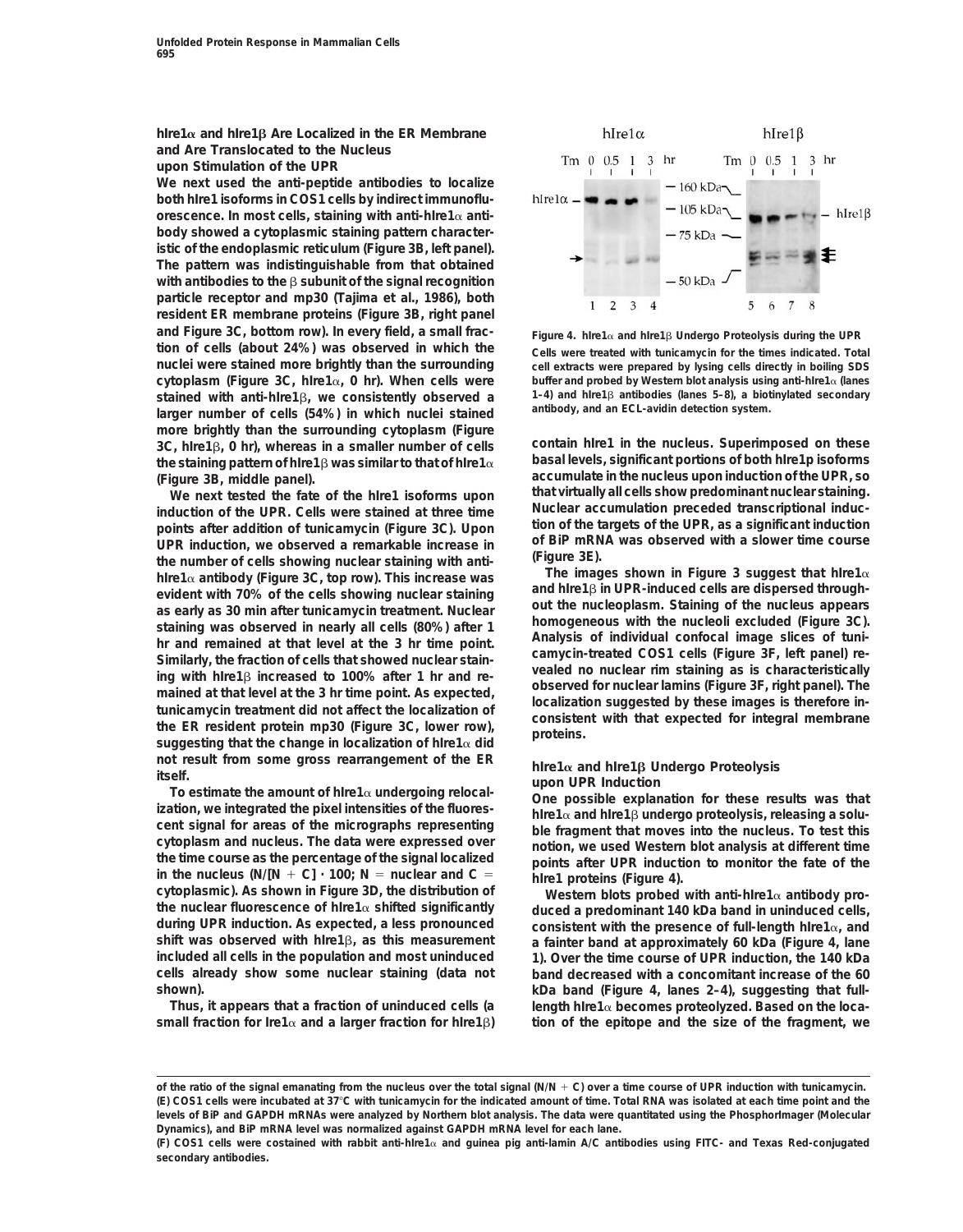**estimate that hIre1**a **becomes cleaved either within or monitored the localization of hIre1 in fibroblasts derived from PS1 homozygous knockout mice (PS1**<sup>2</sup>**/**<sup>2</sup> **just C-terminal to the transmembrane domain. The cells) or,**  $h$ Ire1 $\alpha$  fragment is therefore predicted to contain the as a control, from their wild-type litter mates (PS1<sup>+/+</sup> **linker, kinase, and nuclease domains, thus resembling cells) (Shen et al., 1997). the recombinant enzyme characterized above. A similar Under noninducing conditions, the distribution of both h** analysis using anti-hire1 $\beta$  showed prominent bands of hire1 $\alpha$  and hire1 $\beta$  in PS1<sup>-/-</sup> cells resembled that seen **110 kDa and three bands of around 55 kDa in uninduced in control PS1**<sup>1</sup>**/**<sup>1</sup> **and COS1 cells (Figures 5B and 5C,** cells (Figure 4, lane 5). Upon UPR induction, we ob-<br> $-Tm$ ): hire1 $\alpha$  localized predominantly to the ER, and served a decrease of full-length hIre1 $\beta$  throughout the only a small fraction of cells (20%) showed nuclear stain**time course (Figure 4, lanes 6–8), but only a slight, if ing. hIre1**b **localized in most cells (64%) to the nucleus, any, increase in the smaller molecular weight bands. thus resembling the distribution described above for**

**tion stimulates proteolytic cleavage of ER membrane- PS1**<sup>2</sup>**/**<sup>2</sup> **cells exhibited only a small change in the distribound hIre1**a **and hIre1**b**, releasing C-terminal frag- bution of hIre1**a **(changing from 20% to 37%) (Figure ments that then migrate into the nucleus. Since both 5C), whereas nuclear relocalization was efficient in the PS1**<sup>1</sup>**/**<sup>1</sup> **nuclear staining and smaller bands seen on Western control cells (100% of cells showed nuclear blots are present in a significant fraction of uninduced staining at 1.5 hr after UPR induction). Similarly, the cells, it seems likely that a UPR-independent cleavage fraction of hIre1**b **cells that showed nuclear staining** mechanism operates normally at a reduced level in a in PS1<sup>-/-</sup> cells remained largely unchanged upon UPR **small fraction of cells for hIre1**a **and in a larger fraction induction (changing from 64% to 71%), whereas that in of cells for hIre1**b**. PS1**<sup>1</sup>**/**<sup>1</sup> **cells increased significantly (from 61% to 95%)**

The localization of hIre1 $\alpha$  and hIre1 $\beta$  to the ER mem-<br> **The defect in nuclear localization of hIre1** $\alpha$  **in PS1<sup>-/-</sup><br>
The defect in nuclear localization of hIre1** $\alpha$  **in PS1<sup>-/-</sup> The defect in nuclear localization of hire1**a in PS1<sup>2/2</sup><br>
sible for cleavage may also localize to the FR. To date. Cells is further underscored by quantitative estimation of **sible for cleavage may also localize to the ER. To date, cells is further underscored by quantitative estimation of only a few ER-localized proteases have been described. the fraction of nuclear immunofluorescence in individual** Two of these are the proteases (S1P and S2P) that cleave **populations of PS1**<sup>1</sup>**/**<sup>1</sup> **and PS1**<sup>2</sup>**/**<sup>2</sup> **cells displayed similar the sterol response element–binding protein (SREBP) relative nuclear fluorescence for hIre1**a **(Figure 5D, 0 hr). (Sakai et al., 1996, 1998; Rawson et al., 1997). S1P cleaves SREBP first within the ER-lumenal domain, and Following tunicamycin treatment, the average nuclear fluorescence of PS1**<sup>+/+</sup> cells shifted significantly (Figure cleaving its of the of analy a slight shifted significantly (Figure cleaving within its transmembrane domain. The liber-<br>5D, 1.5 hr), whereas only a slight shi cleaving within its transmembrane domain. The liber-<br>ated SREBP fragment then moves into the nucleus PS1<sup>-/-</sup> cells (Figure 5D, 1.5 hr). **PS1**<sup>2</sup>**/**<sup>2</sup> **ated SREBP fragment then moves into the nucleus cells (Figure 5D, 1.5 hr). As some uninduced PS1**<sup>2</sup>**/**<sup>2</sup> **where it activates transcription. Because hIre1 cytosolic cells localize hIre1**a **and most uninduced PS1**<sup>2</sup>**/**<sup>2</sup> **fragments appear to be similarly released, we asked cells localize hIre1**b **to the nuwhether S2P might play a role in this cleavage reaction. cleus, there must be an additional pathway for Ire1 local-**To this end, we monitored the localization of hIre1 $\alpha$  and **the 1β upon UPR induction in mutant CHO cells lacking** tent with previous results showing that PS1<sup>-/-</sup> cells still<br>S2P protease activity due to a mutation in the S2P gene have some γ-secretase activity and produce resid **S2P protease activity due to a mutation in the S2P gene have some** g**-secretase activity and produce residual amounts of A**b**<sup>42</sup> (De Strooper et al., 1998). Nevertheless, (Hasan et al., 1994; Rawson et al., 1997). In S2P mutant cells, the majority of hire1α underwent nuclear migration upon UPR activation, whereas hire1** $\beta$  was mostly local-<br> **in modulating Ire1p localization upon induction of the pathway.**<br> **UPR pathway.** ized to the nucleus prior to induction of the pathway.<br>  $\frac{UPR}{P}$  pathway.<br>  $\frac{VPR}{P}$  pathway.<br>  $\frac{VPR}{P}$  pathway. **Because the PS1**<sup>2</sup>**/**<sup>2</sup> **and PS1 (compare Figures 3C and 5A). Thus, the hIre1**a **and** <sup>1</sup>**/**<sup>1</sup> **mouse fibroblasts hire1** $\beta$  staining patterns of the S2P mutant cells resem**ble those of COS1 cells. These results suggest that S2P the molecular weight region of the Ire1 fragment that is protease is not involved in UPR-induced hIre1 cleavage seen by the avidin detection system, we were unable to confirm by Western blotting that PS1**<sup>2</sup>**/**<sup>2</sup> **and concomitantly confirm the UPR-dependent nuclear cells fail to produce UPR-induced proteolytic hIre1 fragments. localization of hIre1 in a different cell line.**

**Another protease that cleaves type-1 transmembrane proteins to release cytosolic fragments is** g**-secretase. Cells Lacking PS1 Have a Compromised** g**-secretase cleaves amyloid precursor protein APP, UPR Pathway which, among other products, generates A**b**42, a major If proteolysis and nuclear transport of hIre1**a **are necesconstituent of the amyloid plaques present in Alzhei- sary steps for UPR signal transduction, downstream mer's disease patients (reviewed by Selkoe, 1998). PS1 events such as induction of the UPR target genes should** is encoded by a gene that when mutated causes early-<br> **be impaired in PS1<sup>-/-</sup>** cells. To test this prediction di**onset familial Alzheimer's disease (FAD) (Rogaev et al., rectly, we examined BiP mRNA levels in PS1<sup>-/-</sup> and PS1**<sup>1</sup>**/**<sup>1</sup> **1995; Sherrington et al., 1995). It either harbors** g**-secre- cells by Northern blot analysis after induction of** tase activity itself or is intimately involved in activation the UPR (Figure 5E). In PS1<sup>+/+</sup> cells, BiP mRNA normal**of** g**-secretase (Wolfe et al., 1999). To determine whether ized to the housekeeping GAPDH mRNA was signifi-PS1 is involved in hIre1 release from the membrane, we cantly induced (5-fold over basal level) throughout the**

**Taken together, these data suggest that UPR induc- COS1 cells. Remarkably, upon induction of the UPR, so that virtually all cells showed nuclear accumulation PS1 Is Required for hIre1**a **and hIre1**b **Translocation after induction. Thus, these data strongly suggest that** to the Nucleus upon UPR Induction<br>The localization of hire1<sub>0</sub> and hire18 to the FR mem-<br>Clear localization of both hire1 $\alpha$  and hire18.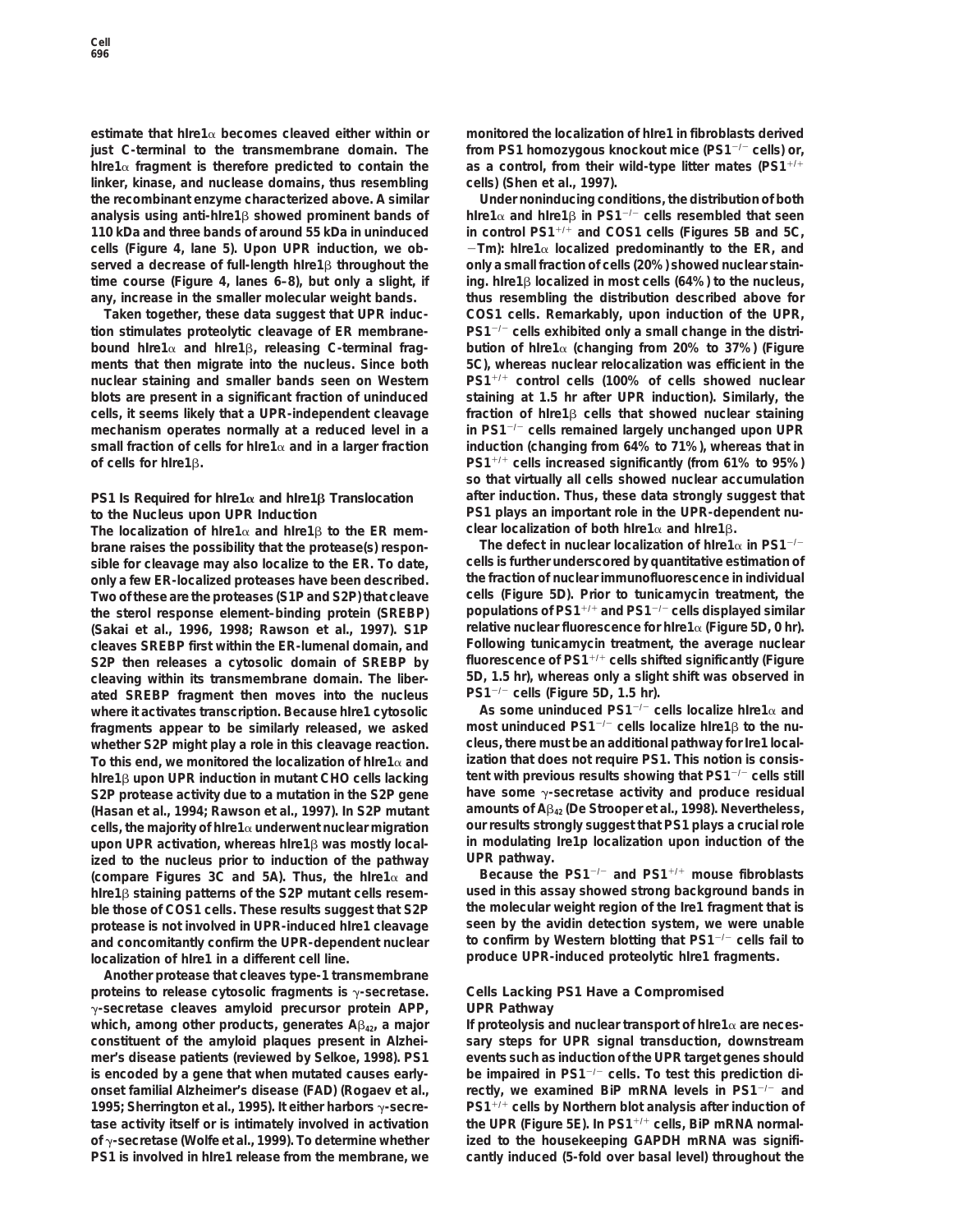



**Figure 5. Nuclear Translocation of hIre1**a **and hIre1**b **upon UPR Induction Is Impaired in PS1**<sup>2</sup>**/**<sup>2</sup> **Cells**

**(A) S2P-deficient cells (M-19) were incubated in the absence (left panels) or presence (right panels) of tunicamycin for 1.5 hr. hIre1**a **or hIre1**b **was visualized by indirect immunofluorescence using either anti-hIre1**a **(upper panels) or hIre1**b **antibodies (lower panels).**

**(B) PS1**<sup>1</sup>**/**<sup>1</sup> **or (C) PS1**<sup>2</sup>**/**<sup>2</sup> **cells were incubated in the absence (left panels) or presence (right panels) of tunicamycin for 1.5 hr and stained with anti-hIre1**a **(upper panels), anti-hIre1**b **antibodies (middle panels), or anti-mp30 antibodies (lower panels).**

**(D) Quantitation of immunofluorescence was carried out as described in Figure 3.**

**(E) Northern analysis of BiP and GAPDH mRNAs in both PS1**<sup>1</sup>**/**<sup>1</sup> **(lanes 1–5) and PS1**<sup>2</sup>**/**<sup>2</sup> **cells (lanes 6–10), treated with tunicamycin for the indicated amount of time, was performed as described in Figure 3E.**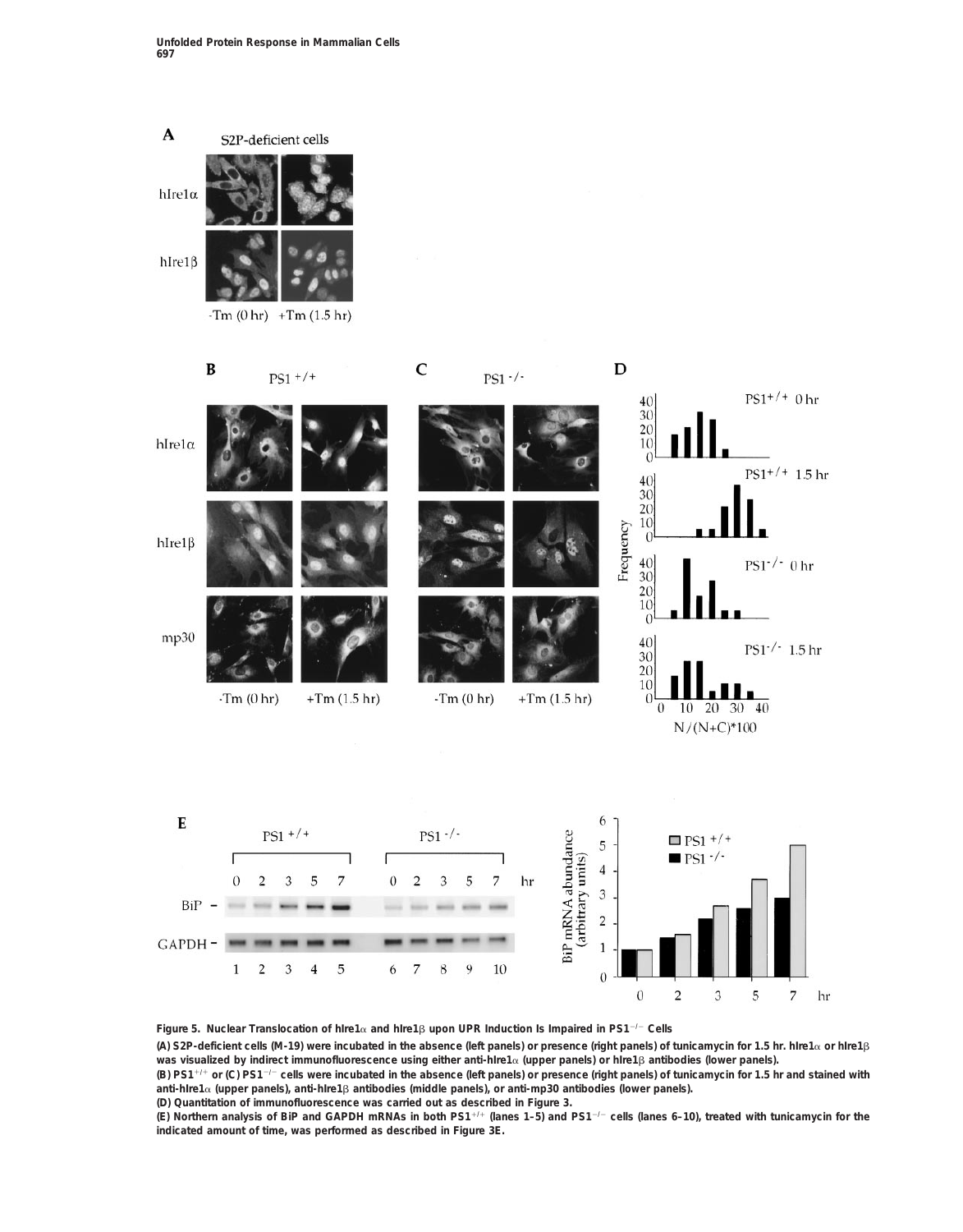

**Figure 6. Model for the Activation of Mammalian Ire1 during UPR Induction**

**Ire1 resides on the ER membrane with its sensor domain in the lumen of the ER, where it detects accumulation of unfolded proteins via a yet unidentified mechanism. Activation of Ire1 leads to oligomerization and autophosphorylation. Ire1 is proteolytically cleaved, presumably within the transmembrane domain releasing the C-terminal cytosolic portion. Activation of Ire1 could either render Ire1 susceptible to cleavage by a constitutively** active y-secretase (pathway A) or could acti**vate** g**-secretase possibly by phosphorylation (pathway B). Other proteins might cocluster with Ire1 and be cleaved (pathway A) and/or be substrates for activated** γ-secretase **(pathway B). The resulting Ire1 cleavage product includes the kinase and nuclease domains and is transported into the nucleus where it may function as a site-specific endoribonuclease. The fate of the severed N-terminal domains is unknown.**

**7 hr time course. In contrast, BiP mRNA levels in PS1**<sup>2</sup>**/**<sup>2</sup> **not been described for the yeast UPR. Our data on the** cells increased only 3-fold over the same time period, subcellular localization and fate of hIre1 $\alpha$  and hIre1 $\beta$ **indicating that PS1**<sup>2</sup>**/**<sup>2</sup> **cells can only partially activate during UPR induction are best explained by a model**

**features of the yeast UPR are conserved in mammalian proteases or renders Ire1 a substrate for constitutively cells. In particular, yeast** *HAC1* **mRNA is correctly active proteases (Figure 6, pathways A and B). The Ire1 spliced in mammalian cells, and—as in yeast—splicing fragments then move into the nucleus where they particiis dependent upon induction of the UPR. In addition, pate as endoribonucleases in mRNA splicing. This two human homologs of yeast Ire1p, hIre1**a**, and hIre1**b**, model provides a satisfying explanation of how an ER are now known (Tirasophon et al., 1998; Wang et al., resident transmembrane protein could participate in an 1998), and we have shown that both are active kinases RNA processing event that presumably takes place in and endoribonucleases that cleave both the 5**9 **and 3**9 **the nucleus. It is conceivable, however, that nuclear splice sites of the yeast** *HAC1* **mRNA with specificity Ire1 fragments could also play other roles in addition (Figure 3). (In similar experiments recently performed in to participating in** *HAC1* **splicing, including a proposed NIH3T3 cells, no** *HAC1* **mRNA splicing was detected interaction with transcriptional coactivator complexes [Foti et al., 1999]; the reason for this discrepancy is not (Welihinda et al., 1997). Although proteolytic cleavage known.) Although no mammalian homolog for Hac1p of yeast Ire1p has been proposed previously (based on whose mRNA is subject to the nonconventional splicing the presence of a putative nuclear localization signal reaction has yet been identified, these observations within the linker region of yeast Ire1p) (Mori et al., 1993), strongly suggest that the mammalian UPR is mediated attempts to identify a proteolytic fragment of yeast Ire1p by a pathway resembling that found in yeast, including have been unsuccessful (Shamu and Walter, 1996). It a nonconventional mRNA splicing step, and predict the thus remains to be determined whether proteolytic propresence of mammalian mRNA(s) as a substrate for cessing also occurs in yeast but has gone undetected hIre1**a **and/or hIre1**b**. Proteins encoded by such mRNAs or whether the processing step is an invention of higher may be additional regulatory components that in collab- eukaryotic cells. oration with ATF6 induce transcription of UPR target Previous studies of the localization of hIre1**a **and genes. mouse Ire1**b **reported that both proteins localized to the**

**Ire1, our studies revealed additional features that have crepancy between these results and those reported here**

**the UPR. (Figure 6) in which the cytosolic portions of hIre1**a **and hIre1**b **consisting of their linker, kinase, and nuclease Discussion domains are proteolytically severed from the membrane and move into the nucleus. Information from the ER The Mammalian UPR Induces Nonconventional lumen would be transmitted by Ire1 to alter its oligomer-RNA Splicing ization and phosphorylation state and/or kinase activity, We have shown that some of the salient and unusual thus triggering a switch that activates the responsible**

**ER and did not detect nuclear accumulation upon UPR The UPR Induces Proteolysis and Nuclear Import induction. These studies were carried out in the cells of Ire1 in Mammalian Cells overexpressing hIre1**a **or mouse Ire1**b **(Tirasophon et Superimposed on the existence of multiple isoforms of al., 1998; Wang et al., 1998). It is possible that the dis-**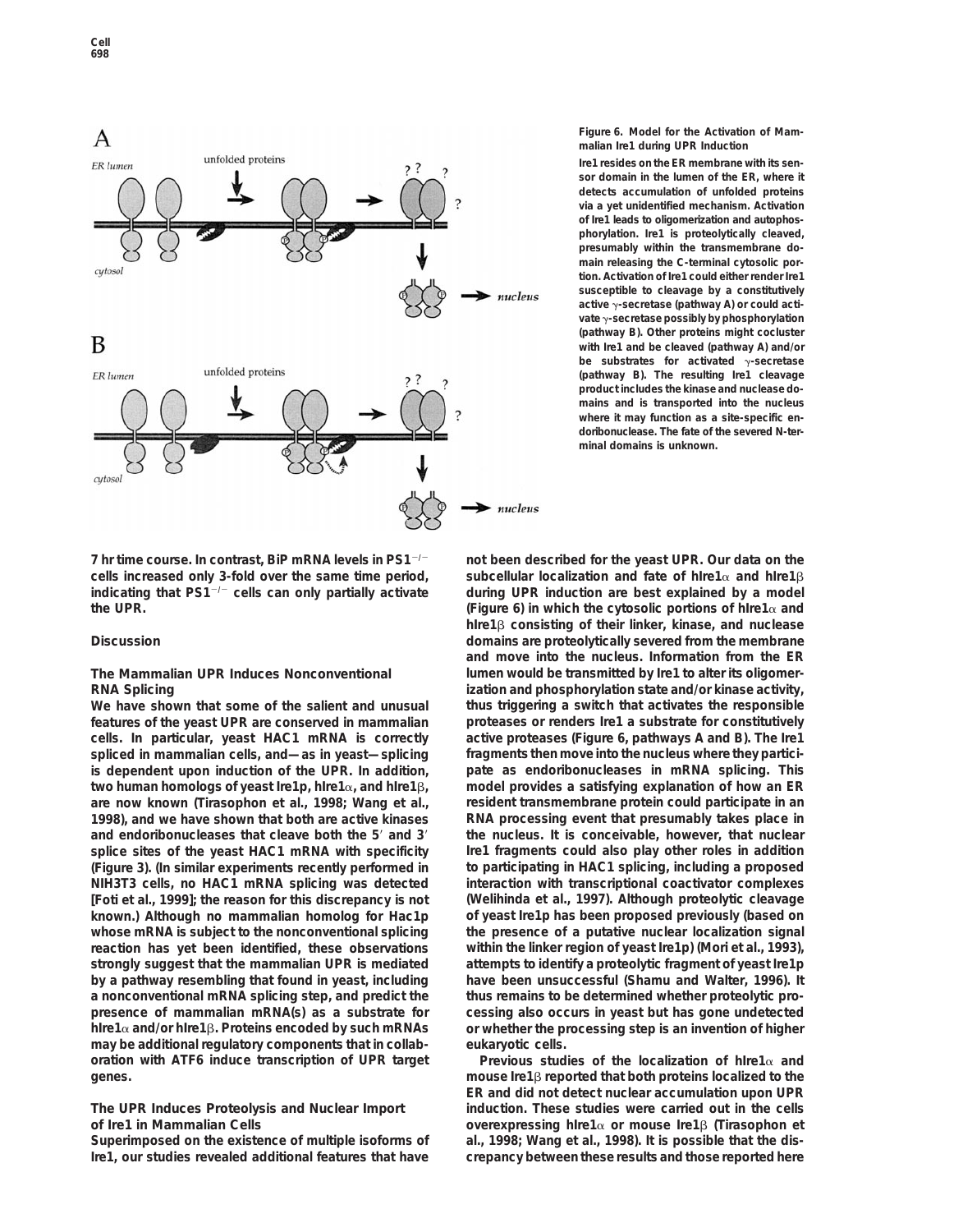lies in a limited capacity of the protease(s). Thus, most for BiP mRNA induction, suggesting that nuclear accu**of the overexpressed hIre1 protein would remain in the mulation of both hIre1 isoforms may be required to in-ER with only a small portion of the molecules being duce the UPR fully. localized in the nucleus. An intense fluorescent staining Recently, PS1 has been also implicated in the proof the ER may therefore have masked a smaller signal cessing of Notch, a ligand-activated transmembrane reemanating from the nucleus. Consistent with this expla- ceptor involved in cell fate decisions during developnation, overexpression of the cytosolic portion of Ire1**b **ment (De Strooper et al., 1999; Struhl and Greenwald, induced the UPR, yet the fragment was mostly detected 1999; Ye et al., 1999). Cleavage of Notch also occurs in the cytosol (Wang et al., 1998). Additional problems within the transmembrane domain, releasing the Notch in detecting a nuclear pool of Ire1 upon UPR induction intracellular domain, which activates transcription of tar**may arise from the fact that once proteolyzed, hIre1 get genes upon translocation into the nucleus. As exfragments appear to be very unstable. In our assays, pected, PS1<sup>-/-</sup> cells also show a reduced level of Notch **detection by Western blotting required that cells be di- intracellular domain (De Strooper et al., 1999). This obrectly lysed into hot SDS-containing buffer. More con- servation has been suggested as a possible reason for ventional methods of extract preparation did not yield the death of PS1**<sup>2</sup>**/**<sup>2</sup> **mice shortly after birth. Our results detectable proteolytic fragments. suggest that hIre1**a **and hIre1**b **are additional physiologi-**

**cells displayed nuclear staining and, consistent with this UPR or other roles of Ire1 could be major contributing finding, that a portion of both hIre1 isoforms was proteo- factors to the inviability of PS1**<sup>2</sup>**/**<sup>2</sup> **mutant mice. Thus, our lyzed. We do not know why the cell population is hetero- results point at another potentially important function geneous in this respect or why this basal level of nuclear for PS1 in normal cell physiology and raise additional Ire1 accumulation is not sufficient to mount the UPR or concerns about the potential toxicity of nonselective splice yeast** *HAC1* **mRNA. If Ire1 is processed by differ-** g**-secretase inhibitors for the treatment of Alzheimer's ent mechanisms in UPR-induced and uninduced cells, disease. it is possible that the resulting nuclear forms differ, possibly in their oligomerization or phosphorylation states Possible Implications of the Link between the UPR or cleavage sites, which could affect their activities. and Alzheimer's Disease Indeed, the UPR-dependent increase in nuclear localiza- Our results suggest that misfolding of proteins in the tion, but not the basal level observed in uninduced cells, ER leads to increased proteolysis of Ire1 by a PS1 is impaired by PS1 depletion. Thus, the mechanisms of dependent pathway. This raises the question whether**

**The role of PS1 in proteolytic cleavage of other trans- al., 1999). These observations suggest that processing membrane proteins prompted us to test its involvement of ATF6 and Ire1 could be coordinated, possibly both** in hIre1 proteolysis. We found that PS1<sup>-/-</sup> cells are re-<br>  $\frac{1}{2}$  being carried out by  $\gamma$ -secretase. This putative cross-<br>
duced in their ability to mount a UPR, with a reduction<br>
talk could be explained by either o **duced in their ability to mount a UPR, with a reduction talk could be explained by either of the two pathways plest explanation for these observations is that a defect tion of** g**-secretase might directly lead to increased proin UPR-induced proteolytic processing of Ire1 impairs cessing of other substrates, including ATF6 (Figure 6, its relocalization to the nucleus, thus reducing induction pathway B). Alternatively, activation of Ire1 might lead of the UPR. This proposal is at present a conjecture to the formation of protein complexes in the membrane because for technical reasons, we have not yet shown that, in addition to Ire1, include other proteins which then PS1<sup>-/-</sup> cells. The involvement of PS1 in UPR signaling active**  $\gamma$ **-secretase (Figure 6, pathway A). Thus, it is pos-<br>
is also suggested by a concomitant independent study sible that APP cleavage is activated following UP is also suggested by a concomitant independent study sible that APP cleavage is activated following UPR inwhich shows that cells bearing PS1 mutations predis- duction; ER stress may therefore lead to an increased posing patients to FAD show a decreased induction of production of A**b**42, in turn leading to increased amyloid the UPR pathway as monitored by reduced BiP mRNA deposits. Environmental exposure to agents that cause**

**nuclear accumulation and in BiP mRNA abundance of Alzheimer's disease. Conversely, cells bearing PS1 upon UPR induction. These observations may be ex- mutations are hypersensitive to UPR-inducing agents plained by the presence of residual** γ-secretase activity (Katayama et al., 1999). **in these cells (De Strooper et al., 1998), which indicates In the broadest sense, it is intriguing that Alzheimer's that redundant pathways exist, possibly mediated by disease involves the extracytosolic deposit of aggrepresenilin-2, a closely related protein. Furthermore, the gated (misfolded?) A**b**<sup>42</sup> and that the UPR regulates the significant level of Ire1**b **always observed in uninduced cell's extracytosolic protein folding capacity. Thus, the**

**We consistently observed that a fraction of uninduced cal substrates of PS1. The reduced ability to mount a**

other substrates of this proteolytic system, such as APP **duced cells may be distinct. and/or Notch, are also cleaved at an increased rate when the UPR is induced. Interestingly, it was suggested in a concurrent study that ATF6 is also synthesized as an Role of PS1 in UPR Induction and in UPR-Dependent ER transmembrane protein that becomes cleaved and Nuclear Localization of Ire1 Fragments enters the nucleus upon induction of the UPR (Haze et** shown in the model in Figure 6. Ire1-dependent activa**diso become substrates for cleavage by a constitutively ER protein misfolding or inherited mutations that predis-(Katayama et al., 1999). pose an individual to protein folding defects in the ER In PS1**<sup>2</sup>**/**<sup>2</sup> **cells, we still observe an increase in hIre1**a **could therefore cause or accelerate the rate of onset**

**or UPR-activated normal or PS1<sup>-/-</sup> cells was insufficient** observation that PS1 plays a role in the UPR suggests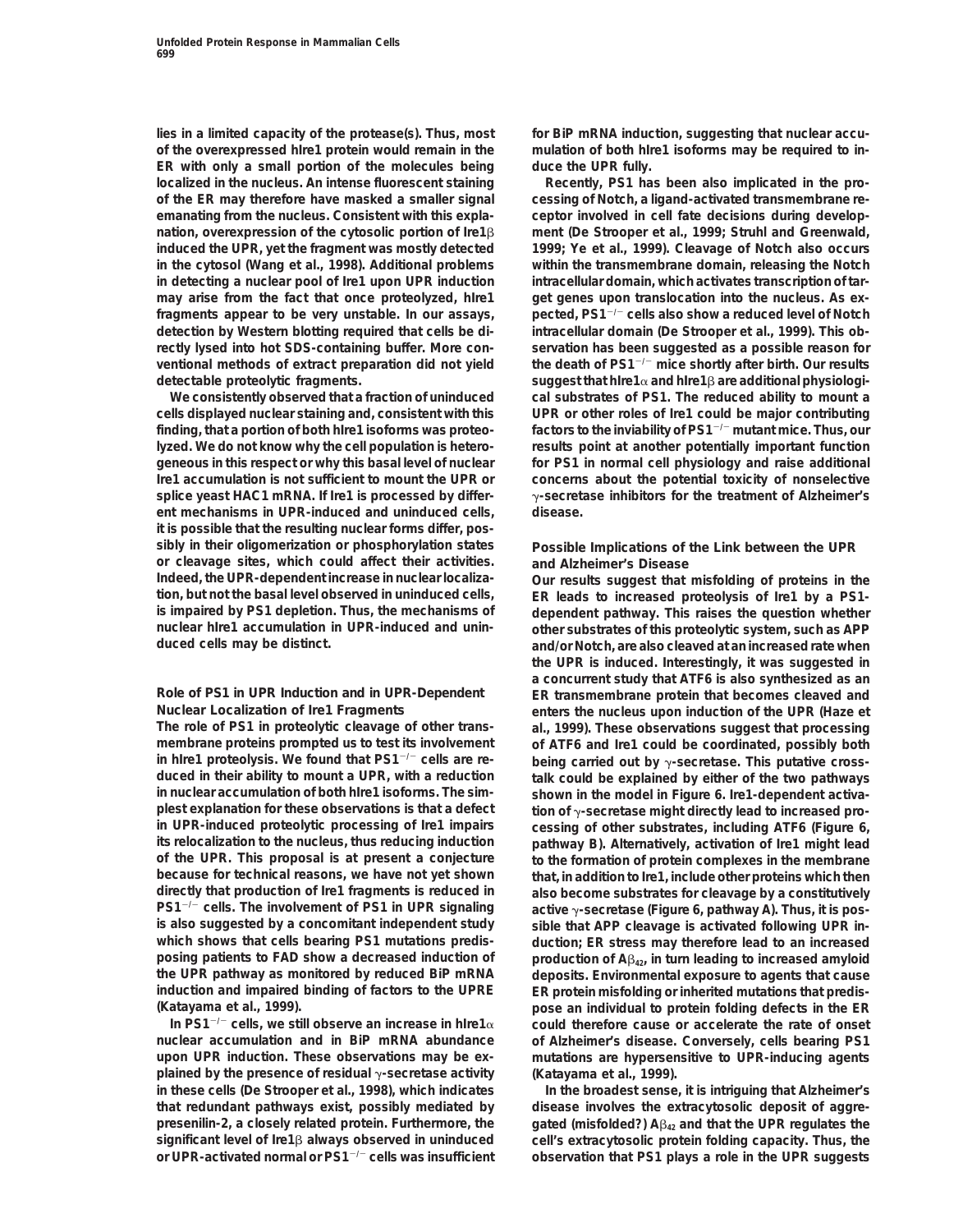**a potential link between a disease that results from de- (Buffer A) and bound to the column (0.5 ml/min). The column was** posits of aberrant protein and a system that monitors<br>their proper maturation. In this light, it is particularly<br>interesting that BiP levels are reduced in the brain of<br>Alzheimer's disease patients. The potential connectio **between the UPR and the generation of amyloid depos-**<br>its in Alzheimer's disease rajses new possibilities for 50 mM KOAc) plus 0.01% Nikkol and 10% glycerol. We obtained **its in Alzheimer's disease raises new possibilities for 50 mM KOAc) plus 0.01% Nikkol and 10% glycerol. We obtained approximately 0.4 mg of each hIre1**a**(LKT) and hIre1**b**(LKT) from an understanding and modifying the pathogenesis of this 800 ml culture. disease.**

The *HAC1* mammalian expression plasmid (pMH105) was con**structed by cloning a 1745 bp PCR** *HAC1* **fragment, containing 854 assays were carried out under the same conditions used for the**  $nucleotides$  (nt) of the 5' exon, the 252 nt intron, and 638 nt of **1997; Gonzalez et al., 1999). the 3**9 **exon of the yeast** *HAC1* **gene, into the polylinker region of pRSVGEM, which is flanked by the RSV promoter and the SV40 late** 3' UTR and polyadenylation site. The baculovirus expression vector<br>
PMC10 [hlre1α(LKT)] was constructed by inserting a PCR fragment<br>
containing amino acids 469–977 of hlre1α into the EcoRI–HindII site<br>
of pFASTBacHTb (GIB

at 37°C in 5% CO<sub>2</sub>. The PS1 knockout cell line (PS1<sup>-/-</sup>) and the **cognate wild-type cells (PS1**<sup>1</sup>**/**<sup>1</sup>**) were kind gifts from Dr. Dennis Anti-hIre1**a **and hIre1**b **Antibody Production Selkoe and were grown as described (Xia et al., 1998). M19 and Anti-hIre1**a **and anti-hIre1**b **antibodies were raised against peptides CHO-K1 cells were grown as described (Hasan et al., 1994; Rawson corresponding to the 13 C-terminal amino acids. Peptides were et al., 1997). preceded by a cysteine and were coupled to keyhole limpet hemocy-**

**density of 1** 3 **107 cells in 100 mm dishes. Duplicated dishes were using the same peptide but coupled to Sulfo-link gel (Pierce) at the transfected with the indicated plasmids (5** m**g) by either lipofection concentration of 1 mg peptide per 1 ml of gel. After loading crude (GIBCO-BRL) or Effectine (Quiagen) in the presence of 10% FBS. serum over the peptide resin, anti-hIre1**a **antibodies were eluted Forty-eight hours after transfection, media was replaced and then with 1 column volume of 150 mM NaCl, 0.2 M glycine-HCl, pH 2.0, tunicamycin was added to induce the UPR (10** m**g/ml), and cells and anti-hIre1**b **antibodies were eluted with 6 M guanidine HCl in were further incubated for the indicated amount of time. Tuni- 0.1 M Tris-HCl, pH 8.0. Purified antibodies were precipitated with camycin (Sigma) was dissolved in DMSO at the concentration of 10 an equal volume of saturated ammonium sulfate and resuspended mg/ml and diluted before use. Treatment with** b**-mercaptoethanol and stored in PBS containing 50% glycerol. (Sigma) (15 mM) was for 4 hr, and cells were grown at 42**8**C for 3 hr for heat shock treatment. Western Blot Analysis**

**agarose gel and cloned using the TA cloning kit (Invitrogen, San Diego, CA). Four independent clones were sequenced. Indirect Immunofluorescence Microscopy**

**scribed in BAC-TO-BAC baculovirus expression systems (GIBCO- with 2% formaldehyde in PBS for 10 min at room temperature. BRL). Insect SF-9 cells were grown in serum-free Sf-900 II SFM Cells were blocked with PBS containing 10% fetal bovine serum, media at 28**8**C in Erlenmeyer flasks shaking at 100 rpm. The bacmid permeabilized with 0.1% saponine, and incubated with the primary DNAs corresponding to each plasmid were transfected into Sf9 antibody diluted in the blocking buffer for 1 hr at room temperature.**  $\text{cells}$  and then the virus was amplified two more times (at low MOI) Affinity purified anti-hire1 $\alpha$  and anti-hire18 were diluted to 6 ng/ml **before infection of Sf9 cells (at high MOI) for expression. Cells were and 2.5 ng/ml, respectively. Cells were washed three times in the lysed in 50 mM Tris, pH 8.5, 1 mM PMSF, 1% Triton X-100, sonicated, blocking solution and then incubated with FITC-conjugated anti**and centrifuged at 100,000 × g. hIre1a(LKT) and hIre1β(LKT) con-<br>
rabbit antibody (Jackson ImmunoResearch) diluted 1:300 for addi**tained N-terminal His6 tags and were purified using Pharmacia Hi- tional 1 hr. Final washes were carried out with PBS without saponine. Trap cHeLating columns loaded with 0.2 M CoCl2. The extracts were Anti-lamin A/C antibody (a kind gift from Dr. Larry Gerace) was used diluted in 50 mM NaPhosphate pH 8, 300 mM NaCl, and 10% glycerol at the dilution of 1:2000 with rhodamine anti-guinea pig antibody**

Buffer A containing 200 mM immidazole and buffer exchanged into

## **Experimental Procedures In Vitro Nuclease and Kinase Assays**

In vitro transcribed [32P]-labeled  $HAC1^{508}$  RNA, and both the 5<sup>'</sup> and **Plasmids**<br>**1**93 The HAC1 mammalian expression plasmid (pMH105) was con-<br>201 and Walter, 1997; Gonzalez et al., 1999). The kinase and nuclease

Cell Culture and cDNA Transfection<br>COS1 and HeLa cells were grown in monolayer culture in Dulbecco's<br>Modified Eagle (DME) (UCSF Cell Culture Facility) and medium sup-<br>plemented with 5% and 10% fetal bovine serum (FBS), res

**One day prior to transfection, HeLa cells were seeded at the anin (Sigma). Anti-hIre1**a **antibody was purified from the crude serum**

Reverse Transcription and PCR<br>
Total RNA was pretreated with DNasel to eliminate residual genomic<br>
DNA and/or transfected plasmids. First strand CDNA was synthe-<br>
Sized by incubating total RNA with MMTV reverse transcripta

Cells  $(3 \times 10^3)$  were seeded on to 8-well panorama slides 12 hr prior **Baculovirus Expression and Purification of hIre1**a**(LKT) to performing experiments. Cells were incubated with or without and hire1β(LKT) tunicamycin at the final concentration of 10** μg/ml for the indicated **Expression of hIre1**a**(LKT) and hIre1**b**(LKT) was performed as de- amount of time. Cells were then washed with warm PBS and fixed**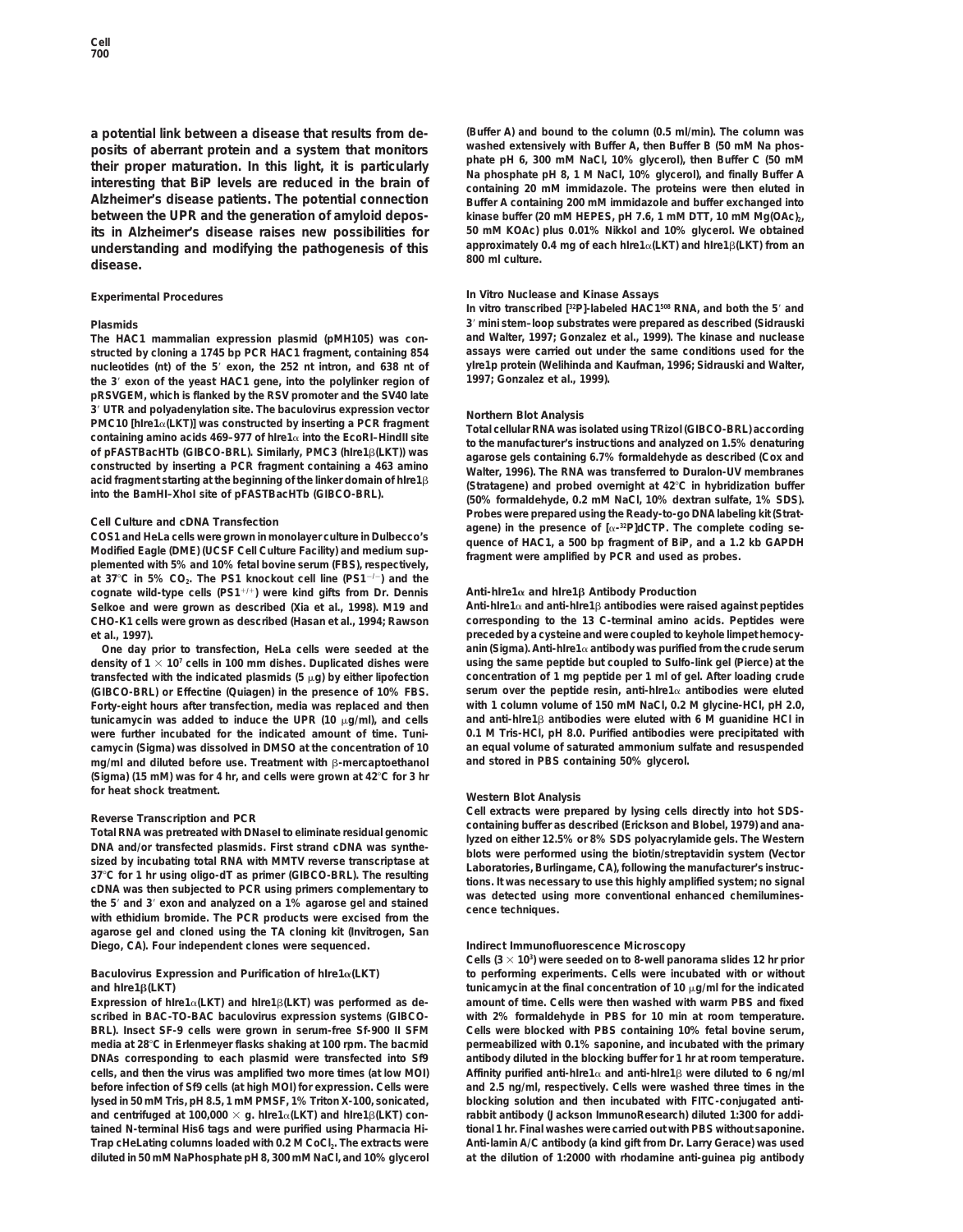**(Jackson ImmunoResearch) diluted at 1:300 as a secondary anti- Mumm, J.S., Schroeter, E.H., Schrijvers, V., Wolfe, M.S., Ray, W.J., et**

**Stained cells were viewed with a confocal DAS Microskop Leitz of the DMR (Leira) using either a 40 x or 63 x objective Ontical sections 11774. DMR (Leica) using either a 40** $\times$  or 63 $\times$  objective. Optical sections **were imaged and combined in a projection with Leica TCSNT (Leica). Foti, D.M., Welihinda, A., Kaufman, R.J., and Lee, A.S. (1999). Con-**

**To estimate the relative nuclear fluorescence intensity, cells were protein response. J. Biol. Chem.** *274***, 30402–30409. costained with DAPI to demarcate the nuclear boundaries. Quantita- Gonzalez, T.N., Sidrauski, C., Dorfler, S., and Walter, P. (1999). Mechtion of the image was carried out using the Leica software by drawing anism of non-spliceosomal mRNA splicing in the unfolded protein outlines around the nucleus and cell periphery and integrating the response pathway. EMBO J.** *18***, 3119–3132.**

To estimate the fraction of cells in the population that display pre-<br>dominant nuclear staining, fields of cells were scored using a dou-<br>bilade brockdure. Cells were categorized into three different<br>blane brane protein an

**response.** Mol. Biol. Cell *8*, 1845–1862.<br> **Rober 1845–1862. Property Celler to Michael Brown and Joe Celdetein for the M10 and Mori, K., Ma, W., Gething, M.-J., and Sambrook, J. (1993). A trans**and PS1<sup>+/+</sup> cells, to Michael Brown and Joe Goldstein for the M19 and<br> **CHO K1** cells, to Larry Gorace for the anti-Jamin A/C antibodies, We membrane protein with a cdc2+/CDC28-related kinase activity is CHO-K1 cells, to Larry Gerace for the anti-lamin A/C antibodies. We<br>
thank Robert Rawson for providing invaluable advice in growing the thank Robert Rawson for providing invaluable advice in growing the the state of signal M19 cells. We also thank Jason Brickner, Ursula Rüegsegger, Yu- Mori, K., Kawahara, T., Yoshida, H., Yanagi, H., and Yura, T. (1996).<br>Nang Jan Lily Jan and Lisa McConlogue for their belpful comments Signalling from endopla **Nang Jan, Lily Jan, and Lisa McConlogue for their helpful comments Signalling from endoplasmic reticulum to nucleus: transcription fac**on the manuscript, and especially Ira Herskowitz, Regis Kelly, Ted **the United A basic-leucine zipper motif is required for the united by Powers, and Fdward Rosen for their invaluable help and support protein-response path** Powers, and Edward Rosen for their invaluable help and support. **This work was supported by postdoctoral fellowships from the Jane Nikawa, J., Akiyoshi, M., Hirata, S., and Fukuda, T. (1996). Saccharo-Coffin Childs Foundation and the American Cancer Society to M. N. myces cerevisiae IRE2/HAC1 is involved in IRE1-mediated KAR2 and by a grant to P. W. from the National Institutes of Health. C. S. expression. Nucleic Acids Res.** *24***, 4222–4226. is an Associate and P. W. is an Investigator of the Howard Hughes Rawson, R.B., Zelenski, N.G., Nijhawan, D., Ye, J., Sakai, J., Hasan,**

lation of cholesterol metabolism by proteolysis of a membrane-<br>bound transcription factor. Cell 89, 331-340.<br>Chan Y.M. and Jan Y.N. (1998) Poles for proteolysis and trafficking Sakai, J., Duncan, E.A., Rawson, R.B., Hua, X

**Cox, J.S., and Walter, P. (1996). A novel mechanism for regulating 447–453. activity of a trancription factor that controls the unfolded protein Shamu, C.E. (1998). Splicing: HACking into the unfolded-protein response. Cell** *87***, 391–404. response. Curr. Biol.** *8***, R121–R123.**

**Cox, J.S., Shamu, C.E., and Walter, P. (1993). Transcriptional induc- Shamu, C.E., and Walter, P. (1996). Oligomerization and phosphory-**

**De Strooper, B., Saftig, P., Craessaerts, K., Vanderstichele, H., Shamu, C.E., Cox, J.S., and Walter, P. (1994). The unfolded-protein-Guhde, G., Annaert, W., Von Figura, K., and Van Leuven, F. (1998). response pathway in yeast. Trends Cell Biol.** *4***, 56–60. Deficiency of presenilin-1 inhibits the normal cleavage of amyloid Shen, J., Bronson, R.T., Chen, D.F., Xia, W., Selkoe, D.J., and Tone-**

**De Strooper, B., Annaert, W., Cupers, P., Saftig, P., Craessaerts, K., mice. Cell** *89***, 629–639.**

**body. Cells were mounted in Vectashield mounting medium (Vector al. (1999). A presenilin-1-dependent gamma-secretase-like protease Laboratories). mediates release of Notch intracellular domain. Nature** *398***, 518–522.**

**Fluorescent Microscopy Erickson, A.H., and Blobel, G. (1979). Early events in the biosynthesis**

*Quantitation of the Nuclear Fluorescent Signal* **servation and divergence of the yeast and mammalian unfolded**

pixel intensities in these areas using the projection mode of the<br>LEICA software. The ratio of the nuclear and whole cellular fluores-<br>Cence (N/[N + C] · 100) was calculated and found to be in good<br>agreement with the quali

**reticulum stress-induced mRNA splicing permits synthesis of tran- Acknowledgments scription factor Hac1p/Ern4p that activates the unfolded protein**

M.T., Chang, T.Y., Brown, M.S., and Goldstein, J.L. (1997). Comple**mentation cloning of S2P, a gene encoding a putative metallopro-Received October 21, 1999; revised November 23, 1999. tease required for intramembrane cleavage of SREBPs. Mol. Cell** *1***, 47–57.**

**References Rogaev, E.I., Sherrington, R., Rogaeva, E.A., Levesque, G., Ikeda, M., Liang, Y., Chi, H., Lin, C., Holman, K., Tsuda, T., et al. (1995). Brown, M.S., and Goldstein, J.L. (1997). The SREBP pathway: regu- Familial Alzheimer's disease in kindreds with missense mutations**

Chapman, R.E., and Jan, Y.N. (1998). Roles for proteolysis and trafficking<br>
in notch maturation and signal transduction. Cell 94, 423–426.<br>
Chapman, R.E., and Walter, P. (1997). Translational attenuation me-<br>
diated by an Clark, M.W., and Abelson, J. (1987). The subnuclear localization of Selkoe, D.J. (1998). The cell biology of beta-amyloid precursor pro-<br>tRNA ligase in yeast. J. Cell Biol. 105, 1515-1526. the subsetion and presenilin in A

tion of genes encoding endoplasmic reticulum resident proteins lation of the Ire1p kinase during intracellular signaling from the endo-<br>
requires a transmembrane protein kinase. Cell 73, 1197-1206. Masmic reticulum to the **requires a transmembrane protein kinase. Cell** *73***, 1197–1206. plasmic reticulum to the nucleus. EMBO J.** *15***, 3028–3039.**

**precursor protein. Nature** *391***, 387–390. gawa, S. (1997). Skeletal and CNS defects in presenilin-1 deficient**